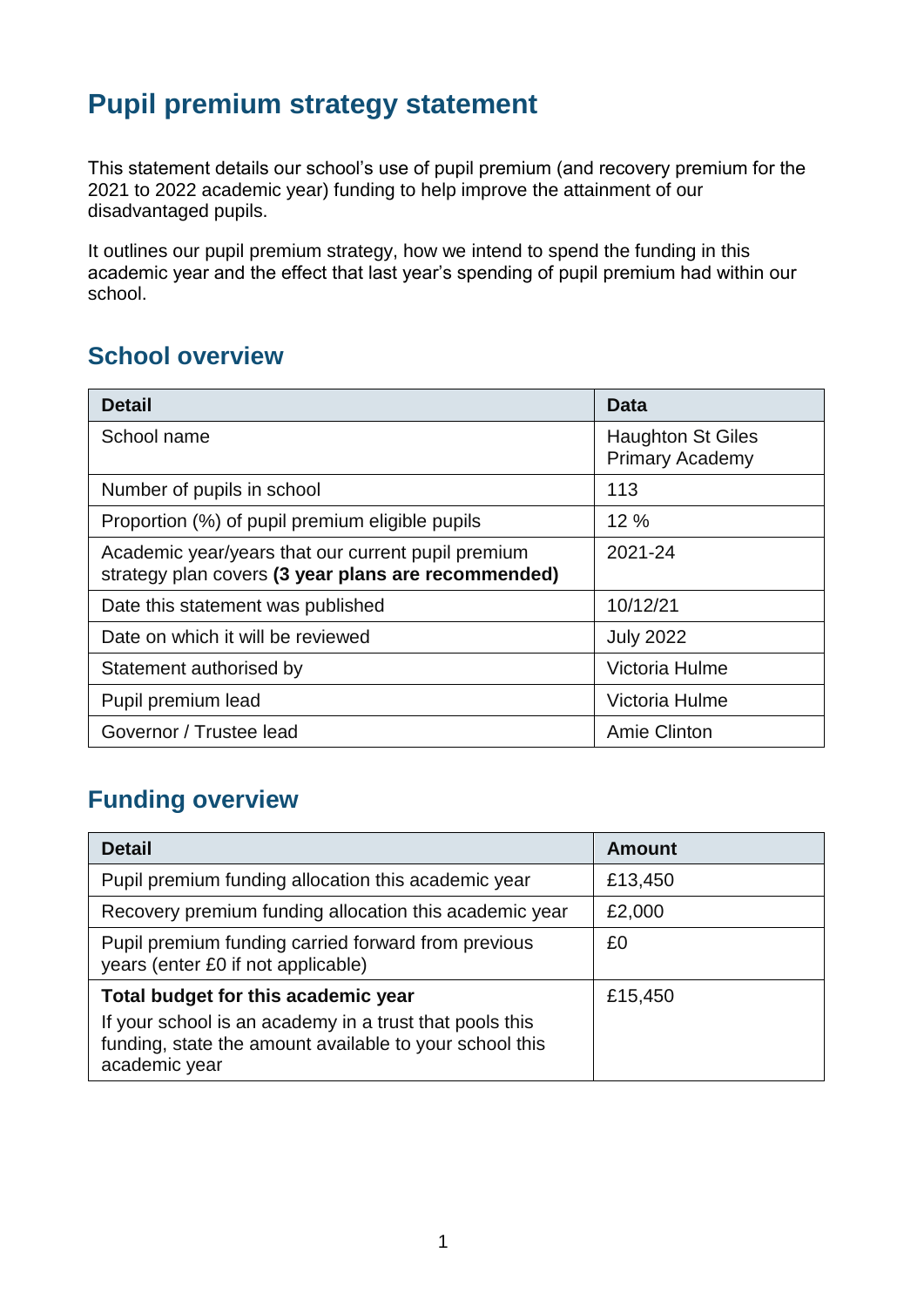## **Part A: Pupil premium strategy plan**

#### **Statement of intent**

*All staff and the governing body are committed on providing a primary education which results in all pupils attaining academically and socially equally, whatever their barriers to success may be. As our school is a small setting, staff get to know families and pupils well and therefore are able to appreciate the impact of disadvantage wherever it exists regardless of whether a pupil in entitled to Pupil Premium. This has been particularly true during the pandemic, as staff have been keenly aware of changes in family circumstances and the impact on the children in school. We are seeing a gradual increase in the numbers of pupils entitled to Pupil Premium particularly in the wake of financial challenges faces by some families during the pandemic.*

*We know that some pupils who are disadvantaged do not reach age related expectations and in order to address this disparity we are taking steps to improve teaching and learning through a coaching and mentoring programme for teachers. School closures have for some pupils, added a layer of disadvantage with gaps from age related expectations widening, especially in English. Hence the programme to improve teaching and learning alongside planned targeted support focusses on English (including phonics for Early Reading).* 

*In order to ensure that disadvantaged pupils also benefit equally from a wide curriculum, we are developing Subject Leaders to constantly evolve the curriculum including ensuring it is accessible to all.* 

*To further address the impact of the pandemic on disadvantaged pupils we are implementing tuition to a small number of pupils by teaching assistants who are supported by senior staff and offered a range of CPD to improve their skills for the benefit of pupils.*

*We have identified a group of pupils who find it difficult to regulate their emotions or have few strategies to deal with situations they find upsetting or challenging. In additional to the ensuing mental distress, this also hinders the development of positive learning behaviours such as resilience and independence. To address this we are providing support individually and in small groups to develop social and emotional literacy for these pupils.*

*In a middle income locality, the school works to ensure that pupils have equal opportunities to a full school life through wider experiences. In a small setting, pupils*  who are not able to afford extracurricular activities are highly visible and we are *determined that they should NOT be denied the benefits their peers are accessing due to financial constraints and consequently be sensible of being excluded from enjoyable*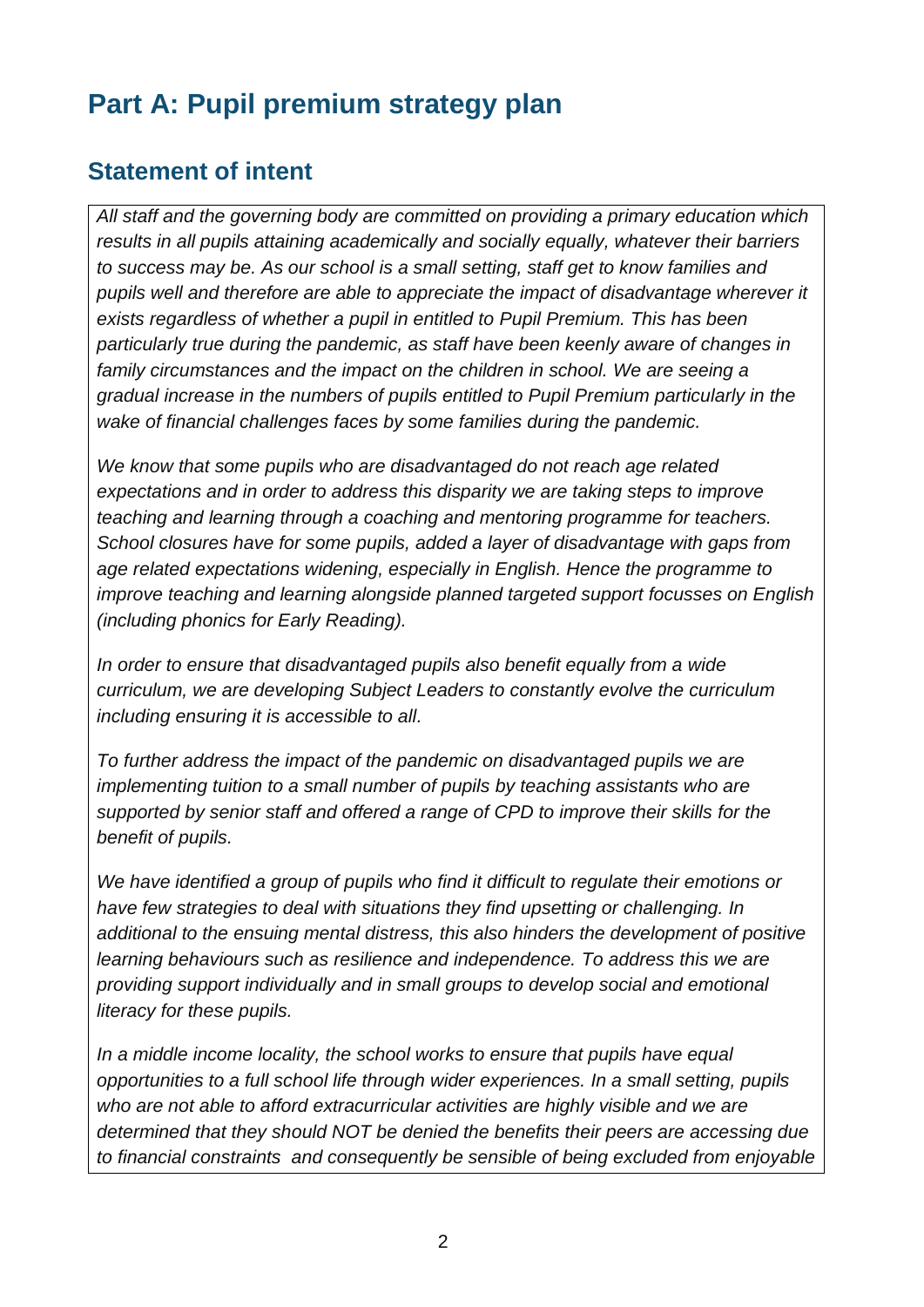*and profitable experiences. This extends to ensuring children have the uniform and equipment they need in school.*

*Our approach has been formulated to address the needs of disadvantaged and other pupils in our close knit school community, capitalising on the ability to understand the needs of each pupil within the context of our school.*

*In summary-*

- *1. Provision for individual disadvantaged pupils is personalised and based on information assimilated from a range of sources: assessments (including SEN where appropriate); observations; conversations with parents and pupils; involvement of external agencies where relevant, including Social Care and Health; and tracking of take up of extra-curricular activities.*
- *2. Teaching and learning and the access to the core subjects and the wider curriculum is being enhanced through individualised and group CPD with particular emphasis on raising attainment*

### **Challenges**

This details the key challenges to achievement that we have identified among our disadvantaged pupils.

| <b>Challenge</b><br>number | <b>Detail of challenge</b>                                                                                                                                                                                                                                   |
|----------------------------|--------------------------------------------------------------------------------------------------------------------------------------------------------------------------------------------------------------------------------------------------------------|
|                            | Assessments show that some pupils in this school cohort entitled to PP are<br>working below ARE. In order to approach, attain or exceed ARE pupils need to<br>make accelerated progress.                                                                     |
| າ                          | Observations and assessments show that pupils with SEMH needs have low<br>levels of resilience in learning and lack strategies to manage emotions and<br>overall well-being.                                                                                 |
| 3                          | Family knowledge informs tracking and monitoring of access to wider<br>experiences. This has identified pupils who are restricted from involvement in<br>wider experiences or who may not have the resources required for school due<br>to economic factors. |

#### **Intended outcomes**

This explains the outcomes we are aiming for **by the end of our current strategy plan**, and how we will measure whether they have been achieved.

| Intended outcome | <b>Success criteria</b> |
|------------------|-------------------------|
|                  |                         |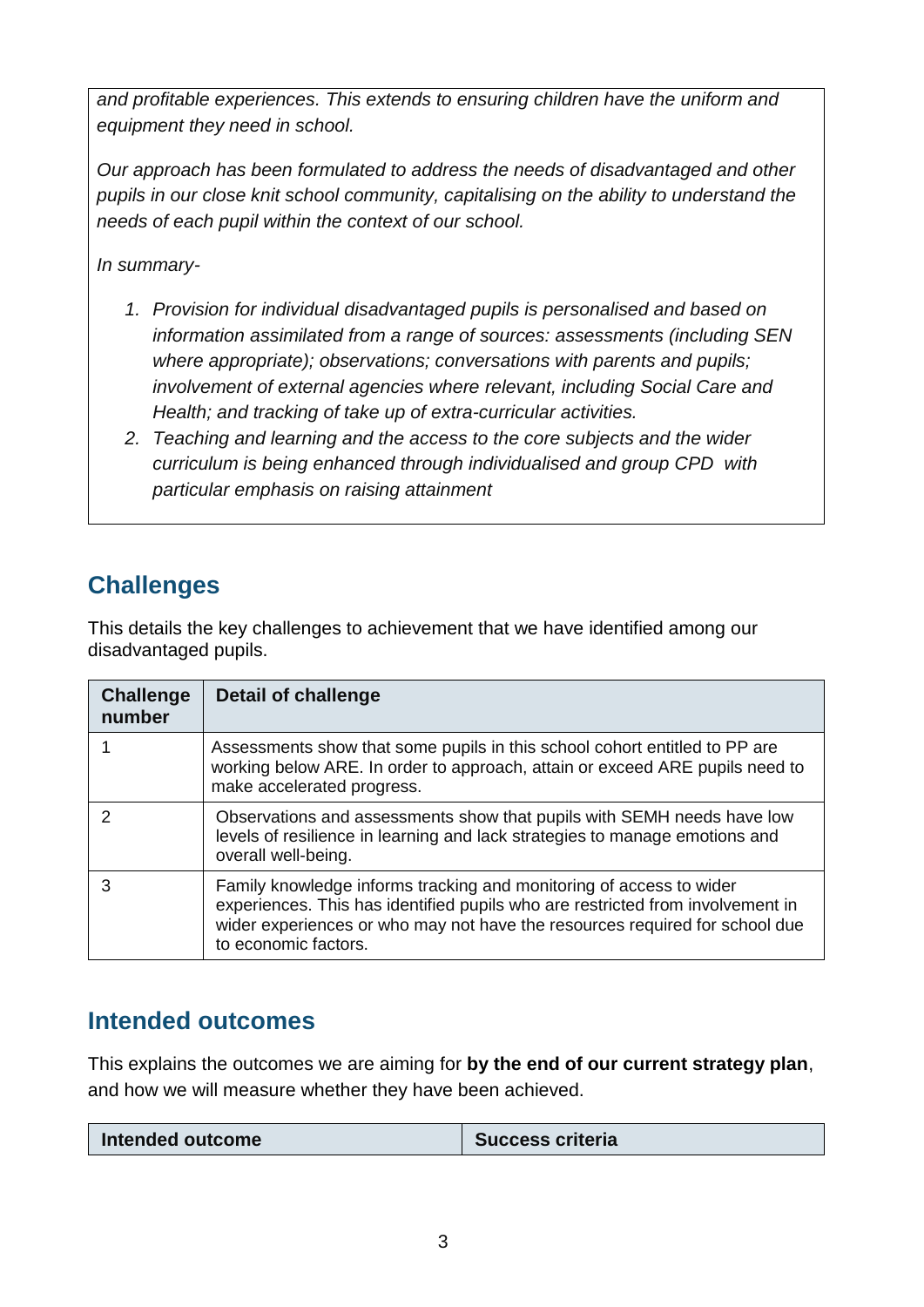| Pupils will make accelerated progress from<br>their individual starting points in core<br>subjects.                                            | Gaps in attainment compared to non PP<br>pupils are reduced or closed.                                                                                  |
|------------------------------------------------------------------------------------------------------------------------------------------------|---------------------------------------------------------------------------------------------------------------------------------------------------------|
| Learning behaviours and overall well-being of<br>pupils with SEMH needs will be largely<br>positive.                                           | Pupils with SEMH needs show<br>improvements in resilience and learning<br>behaviours resulting in improved academic<br>outcomes and overall well being. |
| There will be equality of access to wider<br>experiences for all pupils. Pupils will all have<br>access to the resources they need for school. | Economic factors are not be a barrier to<br>accessing wider experiences for any pupil or<br>having the resources they need for school.                  |

#### **Activity in this academic year**

This details how we intend to spend our pupil premium (and recovery premium funding) **this academic year** to address the challenges listed above.

#### **Teaching (for example, CPD, recruitment and retention)**

Budgeted cost: £ *10,450*

| <b>Activity</b>                                                                                                                                                                             | <b>Evidence that supports this</b><br>approach                                                                                                                                                                                                                                                                                                                                                                                     | <b>Challenge</b><br>number(s)<br>addressed |
|---------------------------------------------------------------------------------------------------------------------------------------------------------------------------------------------|------------------------------------------------------------------------------------------------------------------------------------------------------------------------------------------------------------------------------------------------------------------------------------------------------------------------------------------------------------------------------------------------------------------------------------|--------------------------------------------|
| Coaching and<br>mentoring of staff to<br>upskill teaching and<br>learning in particular<br>with regard to<br>amalgamating the<br>teaching of reading and<br>writing.                        | The EEF Attainment Gap Report 2018<br>states that "Quality of teaching is one of<br>the biggest drivers of pupil attainment<br>particularly for those from<br>disadvantaged backgrounds. It is crucial<br>therefore that schools focus all the<br>resources (not just Pupil Premium) on<br>proven ways of improving teaching,<br>such as tried and tested continuing<br>professional development courses and<br>feedback methods." | 1                                          |
| Develop leadership<br>capacity of subject<br>leaders, through the<br>support of a Teaching<br>and Learning Lead, to<br>drive improvements in<br>education including<br>developing access to | The NFER research report, Supporting<br>the Attainment of Disadvantaged Pupils:<br>articulating Success and Good Practice,<br>highlights seven distinct 'building blocks<br>to success including "High quality<br>teaching for all – emphasise 'quality first<br>teaching' and provide consistently high<br>standards by setting expectations,                                                                                     | 1                                          |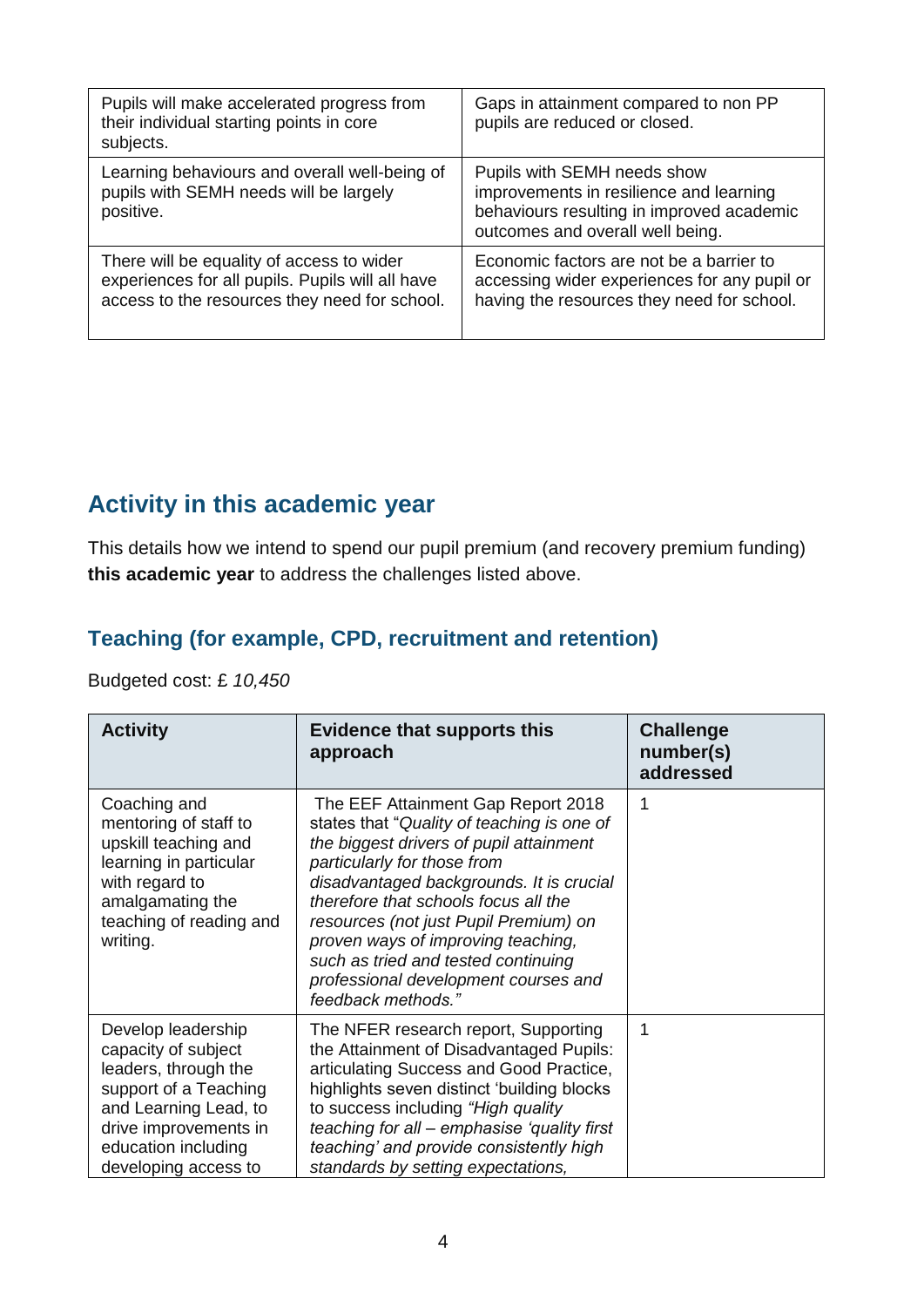| the curriculum for all<br>pupils.                                                                    | monitoring performance and sharing<br>best practice."                                                                                                                                                                                                                                                                                                                                                |  |
|------------------------------------------------------------------------------------------------------|------------------------------------------------------------------------------------------------------------------------------------------------------------------------------------------------------------------------------------------------------------------------------------------------------------------------------------------------------------------------------------------------------|--|
| Refresher training in the<br>delivery of Read Write<br>Inc for key staff to<br>support Early Reading | The EEF states in the Teaching and<br>Learning Toolkit, "Phonics approaches<br>have been consistently found to be<br>effective in supporting younger pupils to<br>master the basics of reading, with an<br>average impact of an additional five<br>months' progress. Research suggests<br>that phonics is particularly beneficial for<br>younger learners (4-7 year olds) as<br>they begin to read." |  |

#### **Targeted academic support for example, tutoring, one-to-one support structured interventions)**

Budgeted cost: £ *3,500*

| A                                                                                                                               | Evidence that supports this approach                                                                                                                                                                                                                                                          | <b>Challenge</b><br>number(s)<br>addressed |
|---------------------------------------------------------------------------------------------------------------------------------|-----------------------------------------------------------------------------------------------------------------------------------------------------------------------------------------------------------------------------------------------------------------------------------------------|--------------------------------------------|
| <b>Additional Read</b><br>Write Inc<br>Intervention<br>delivered in a<br>small group to<br>improve access<br>to writing lessons | The EEF states in the Teaching Toolkit, "Evidence<br>consistently shows the positive impact that targeted<br>academic support can have, including for those pupils<br>who are not making good progress across the<br>spectrum of achievement."                                                | 1                                          |
| One to one<br>tuition from an<br>experienced T A<br>on identified<br>barriers to<br>learning for<br>individual pupils.          | The EEF states in the Teaching Toolkit, "For one to one<br>tuition led by teaching assistants, interventions are<br>likely to be particularly beneficial when the teaching<br>assistants are experienced, well-trained and supported<br>- for example, delivering a structured intervention." | 1                                          |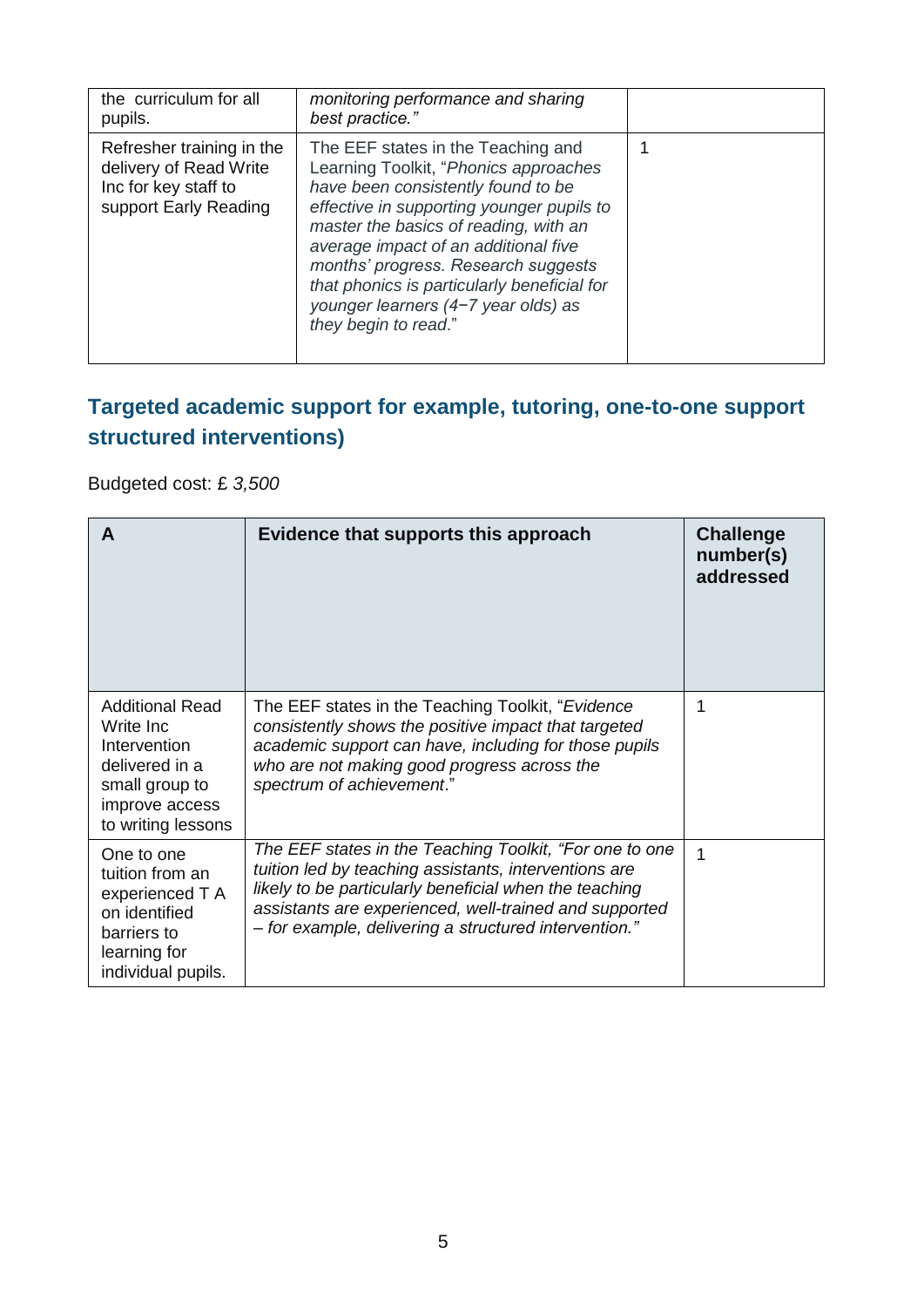#### **Wider strategies (for example, related to attendance, behaviour, wellbeing)**

Budgeted cost: £ *2,855*

|  | <b>Activity</b> | Evidence that supports this approach | <b>Challenge</b><br>number(s)<br>addressed |
|--|-----------------|--------------------------------------|--------------------------------------------|
|--|-----------------|--------------------------------------|--------------------------------------------|

| <b>Fund additional</b><br>experiences<br>which involve a<br>financial cost<br>Support given to<br>fund basic<br>personal<br>provisions<br>related to school. | Research from European Commission states, "The<br>weight of the evidence also suggests that<br>disadvantaged and vulnerable children may benefit<br>more from participation in Extra Curricular Activities<br>than more advantaged and less vulnerable children.<br>Being from a disadvantaged background, however, or<br>belonging to a vulnerable group is associated with less<br>participation in ECAs as these children face barriers to<br>accessing ECAs compared to their more advantaged<br>and less vulnerable peers. Reasons for this include<br>children not feeling like they fit in, ECAs not being<br>offered at schools with access to fewer resources and<br>not being able to afford to access ECAs." | 3              |
|--------------------------------------------------------------------------------------------------------------------------------------------------------------|-------------------------------------------------------------------------------------------------------------------------------------------------------------------------------------------------------------------------------------------------------------------------------------------------------------------------------------------------------------------------------------------------------------------------------------------------------------------------------------------------------------------------------------------------------------------------------------------------------------------------------------------------------------------------------------------------------------------------|----------------|
| Small group<br>intervention to<br>improve learning<br>behaviours and<br>resilience of<br>pupils with<br><b>SEMH</b> needs                                    | The EEF states in the Teaching Toolkit states, "SEL<br>interventions in education are shown to improve SEL<br>skills and are therefore likely to support disadvantaged<br>pupils to understand and engage in healthy<br>relationships with peers and emotional self-regulation,<br>both of which may subsequently increase academic<br>attainment."                                                                                                                                                                                                                                                                                                                                                                     | $\overline{2}$ |

#### **Total budgeted cost: £** *15,540*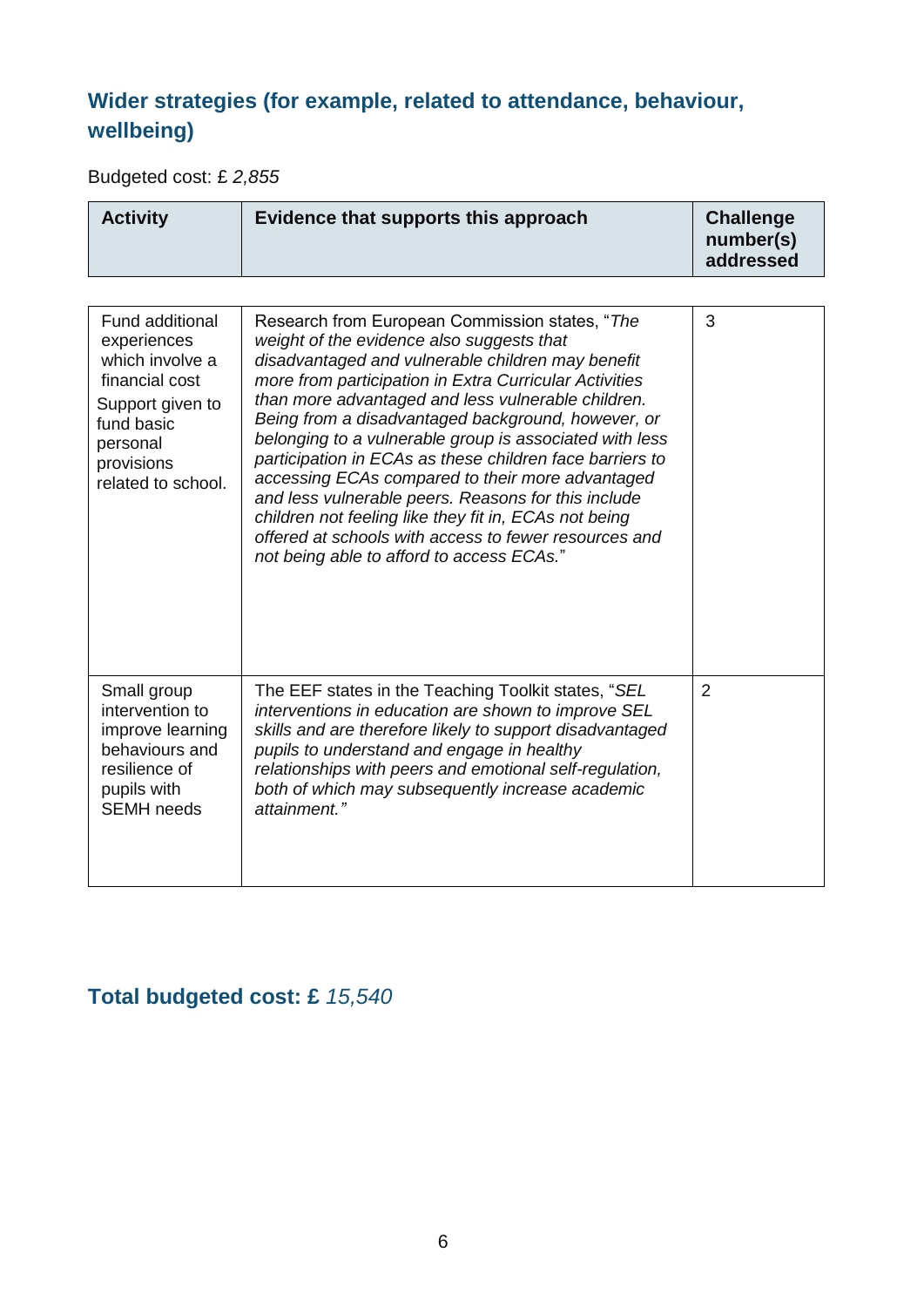## **Part B: Review of outcomes in the previous academic year**

#### **Pupil premium strategy outcomes**

This details the impact that our pupil premium activity had on pupils in the 2020 to 2021 academic year.

*Despite the challenges of the pandemic, some disadvantaged pupils attained broadly in line with non-disadvantaged pupils in core subjects across the school according to internal assessments. This is testament to the efforts from school to provide school places for disadvantaged pupils and the remote learning offer in place. However internal assessments also show that some pupils attained to a lower stage than the previous year*

*A small number of pupils with speech clarity needs had their support from speech therapists interrupted by the pandemic. School have worked with parents to ensure that external support recommenced, resulting in significant progress in speech and language needs.*

*School supported disadvantaged pupils to take up school places offered during the lockdowns. This resulted in reducing the impact of loss of learning for these pupils, whose end of year assessments showed they had made at least expected progress. Some pupils were provided technology via school to support remote learning, when they attended part time due to parent choice. This improved access to teaching and learning during school closures contributing to reducing impact of loss of learning. This access to technology used for on line teaching and peer to peer interactions, also reduced social isolation due to the pandemic by keeping regular lines of communication with peers and staff open. In addition close attention was paid to the mental health of disadvantaged pupils not accessing school. School were creative in addressing impact for example a drive by of a home each morning to wave and call out to a pupil.*

*Historically attendance at Haughton has been very good overall and been largely unaffected by the pandemic. There is one pupil Persistently Absent and school are working with outside agencies to address this pupil's special educational needs which are impacting on her attendance. School are vigilant to quickly identify and address any emerging patterns of absence and parents are regularly reminded of attendance guide lines and their child's attendance levels.*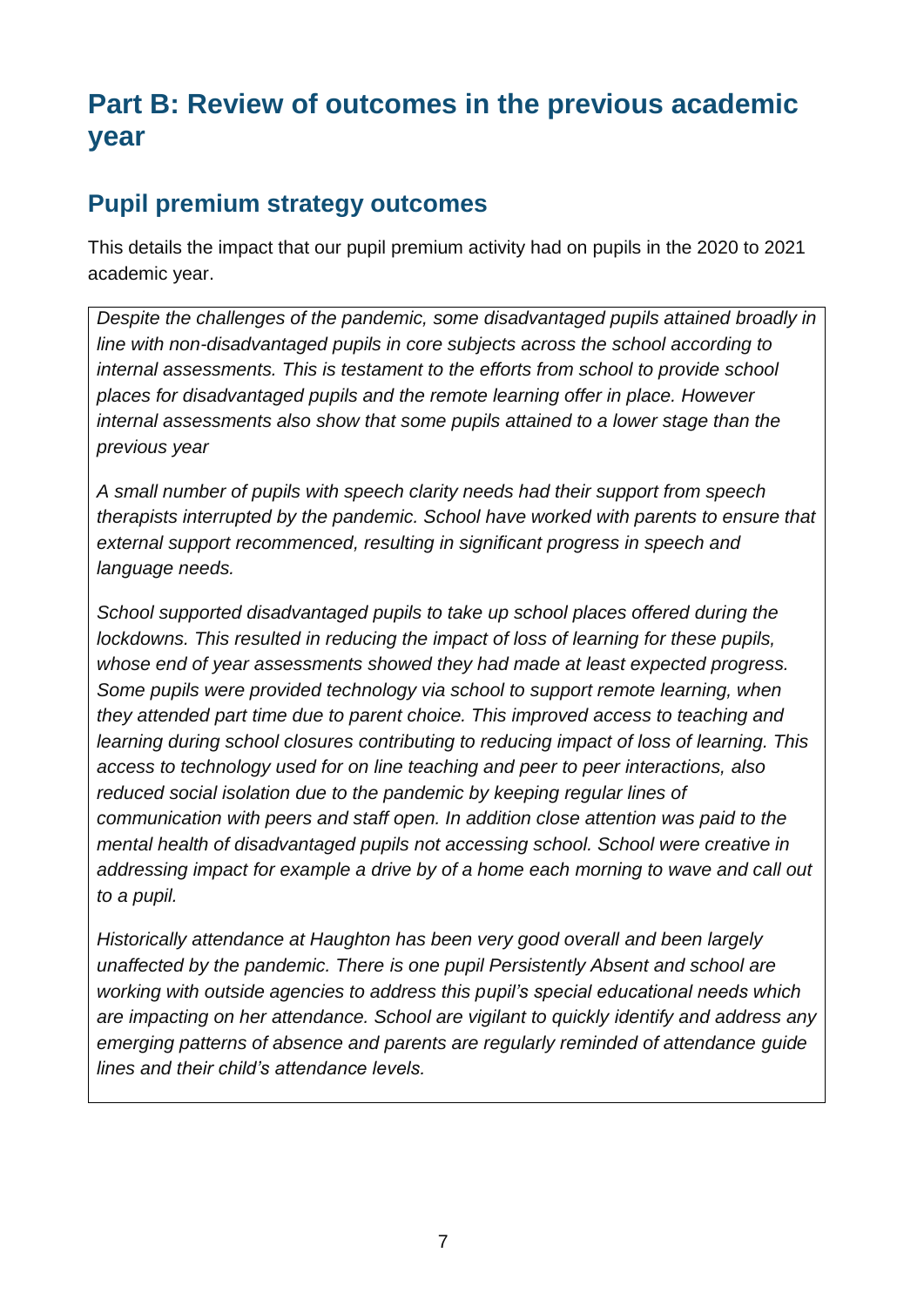#### **Externally provided programmes**

*Please include the names of any non-DfE programmes that you purchased in the previous academic year. This will help the Department for Education identify which ones are popular in England*

| Programme | <b>Provider</b> |
|-----------|-----------------|
| n/a       |                 |
|           |                 |

#### **Service pupil premium funding (optional)**

*For schools that receive this funding, you may wish to provide the following information:* 

| <b>Measure</b>                                                                    | <b>Details</b> |
|-----------------------------------------------------------------------------------|----------------|
| How did you spend your service pupil<br>premium allocation last academic year?    | n/a            |
| What was the impact of that spending on<br>service pupil premium eligible pupils? | n/a            |